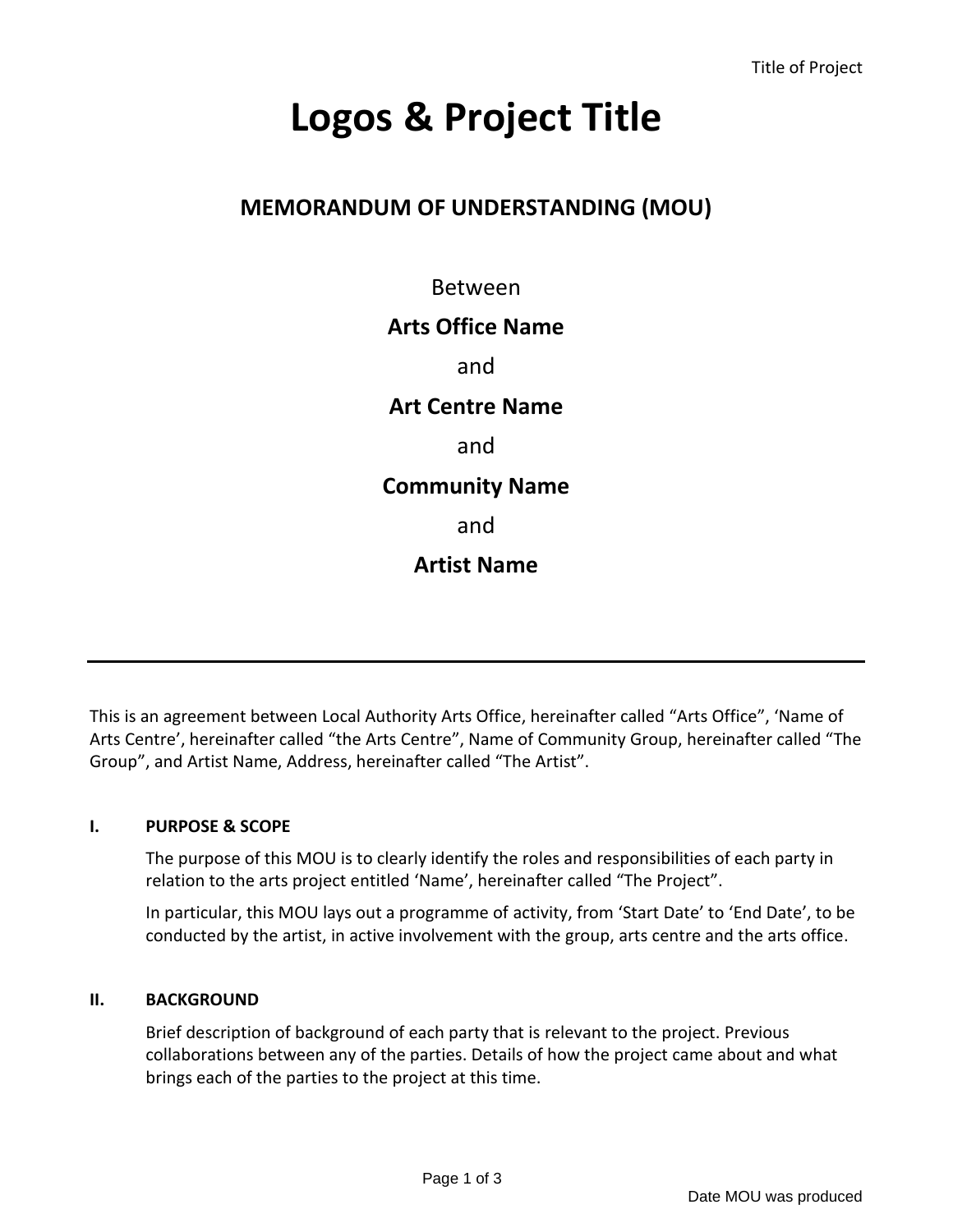#### **III. RESPONSIBILITIES UNDER THIS MOU**

#### **The artist undertakes:**

- 1. To research and develop a new project entitled 'Project Name' after a period of collaboration, consultation and engagement with the group and other stakeholders and interested individuals.
- 2. To strengthen the connection between theatre artist, venue and group through the period of this project.
- 3. Maintain records of each of the above activities for sharing with the other parties.

#### **The Arts Centre undertakes to:**

- 1. Assist with the development of the project, including project outline, budgets, schedules, and funding applications.
- 2. Provide workspace for the project workshops, with heating, electricity, and kitchen facilities.
- 3. Provide a performance space, as well the advertising, box office management and logistical back-up, for the public presentation of any work-in-progress and for the finished work.
- 4. Provide technical facilities and expertise to the project
- 5. Provide marketing support to the project
- 6. Provide administrative support for the project including financial management and scheduling support.
- 7. Provide €XXXX towards the costs of the project.

#### **The Arts Office undertake to:**

- 1. Assist with the development of the project, including project outline, budgets, schedules, and funding applications.
- 2. Provide for a mentor to support the artists throughout the project.
- 3. Assist with marketing, logistical and communication support for the performance
- 4. Assist in facilitation of community participation particularly with forging new links.
- 5. Provide €XXXX towards the costs of the project.